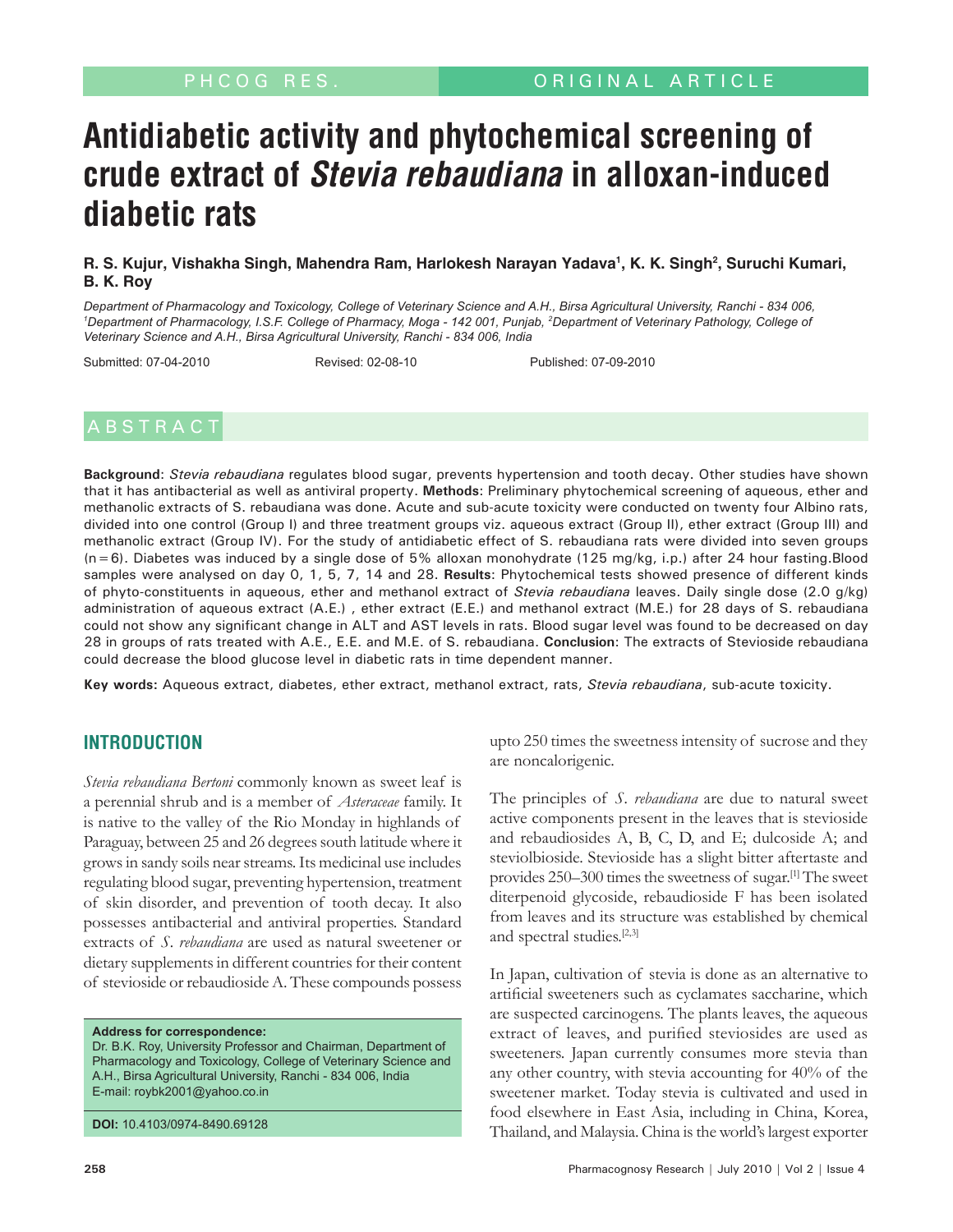#### of stevioside.

In US, stevia is mostly employed as sugar substitute. About one-fourth teaspoon of the natural ground leaves is equivalent to one teaspoon of sugar. In South America, a standard infusion is sometimes used as a natural aid for diabetes and hypertension. The difference between stevia and sugar is that stevia does not cause tooth decay. It has been reported that stevia kills the bacteria *Streptococcus mutans*, which is the prime factor in teeth plaque.

Active principles of many plant species are isolated for direct use as drugs, lead compounds, or pharmacological agents. Different species of medicinal plants are used in the treatment of diabetes mellitus. For diabetes treatment, before the discovery of insulin, the only options were those based on traditional practices.[4] Till today, metformin is the only ethical drug approved for the treatment of noninsulin-dependent diabetes mellitus patients, which is derived from a medicinal plant *Galega officinalis*. Among those plants used traditionally for the treatment of diabetic complications is *S. rebaudiana Bertoni*.<sup>[5]</sup> Hence, the present experiment was undertaken to study the antidiabetic effect of *S. rebaudiana* in rats.

# **MATERIALS AND METHODS**

# **Experimental animals**

Rats of Wister strain (180–200 g) of both sex and guinea pigs were used in this experiment after approval of the protocol by Institutional Animal Ethics Committee. Rats were kept in cages (2–3 rats per cage) under standard laboratory conditions (light period of 12 h per day and temperature  $27 \pm 2$ °C). They were fed standard pelleted feed and access to water *ad lib*. The rats were acclimatized to the animal house conditions. Prior to each study, the animals were made to fast for 12–14 h but had free access to water.<sup>[6]</sup>

# **Plant materials**

Fresh mature leaves of authenticated *S. rebaudiana* leaves were obtained from Directorate of Research, BAU, Kanke, Ranchi. It was air-dried under shed at room temperature and finely powdered with the help of grinder. Leaves powders were always prepared fresh for aqueous, ether, and methanolic extraction.

#### **Preparation of extracts**

a. *Aqueous extract* **–** 50 g of powdered leaves were kept in a beaker to which 250 ml of distilled water was added. The mixture was shaken properly and kept at room temperature for 24 h. It was stirred 2–3 times a day. After 24 h, mixture was filtered through ordinary filter paper and the filtrate was evaporated using rotary vacuum evaporator at 40–45°C. The extractability percentage was determined as per the method suggested by Rosenthaler.[7]

- b. *Ether extract* **–** 50 g dried powdered leaves of *S. rebaudiana* was taken into thimble and 750 ml of petroleum ether was added into the soxhlet and boiled on the water bath. After 10–15 cycles, it was decanted into the beaker and was evaporated using rotary vacuum evaporator at 40–45°C.
- c. *Methanol extract (ME) –* 50 g dried powdered leaves of *S. rebaudiana* was taken into thimble and 750 ml of methanol was taken into the flask of soxhlet apparatus and cycled 10–15 times. After that it was decanted into the beaker and was left open, so that the methanol evaporated using rotary vacuum evaporator at 40–45°C.

#### **Preliminary phytochemical screening**

Standard screening tests of three extracts were carried out for various plant constituents. The crude extracts were screened for the presence or absence of secondary metabolites such as alkaloids, steroidal compounds, phenolic compounds, flavonoids, saponins, tannins, and anthraquinones using standard procedures.[8]

#### **Test for alkaloids**

- a. *Preliminary test.* A 100 mg of an extract was dissolved in dilute hydrochloric acid. Solution was clarified by filtration. Filtrate was tested with Dragendroff 's and Mayer's reagents. The treated solutions were observed for any precipitation.
- b. Confirmatory test. Five grams of the extract was treated with 40% calcium hydroxide solution until the extract was distinctly alkaline to litmus paper, and then extracted twice with 10 ml portions of chloroform. Chloroform extracts were combined and concentrated in vacuo to about 5 ml. Chloroform extract was then spotted on thin layer plates. Solvent system (n-hexaneethyl acetate, 4:1) was used to develop chromatograms and detected by spraying the chromatograms with freshly prepared Dragendroff 's spray reagent. An orange or dark colored spots against a pale yellow background was confirmatory evidence for the presence of alkaloids.

#### **Test for steroidal compounds**

- a. *Salkowski's test* 0.5 g extracts were dissolved in 2 ml chloroform in a test tube. Concentrated sulfuric acid was carefully added on the wall of the test tube to form a lower layer. A reddish brown color at the interface indicated the presence of a steroid ring (i.e., the aglycone portion of the glycoside).
- b. *Lieberman's test* 0.5 g extracts were dissolved in 2 ml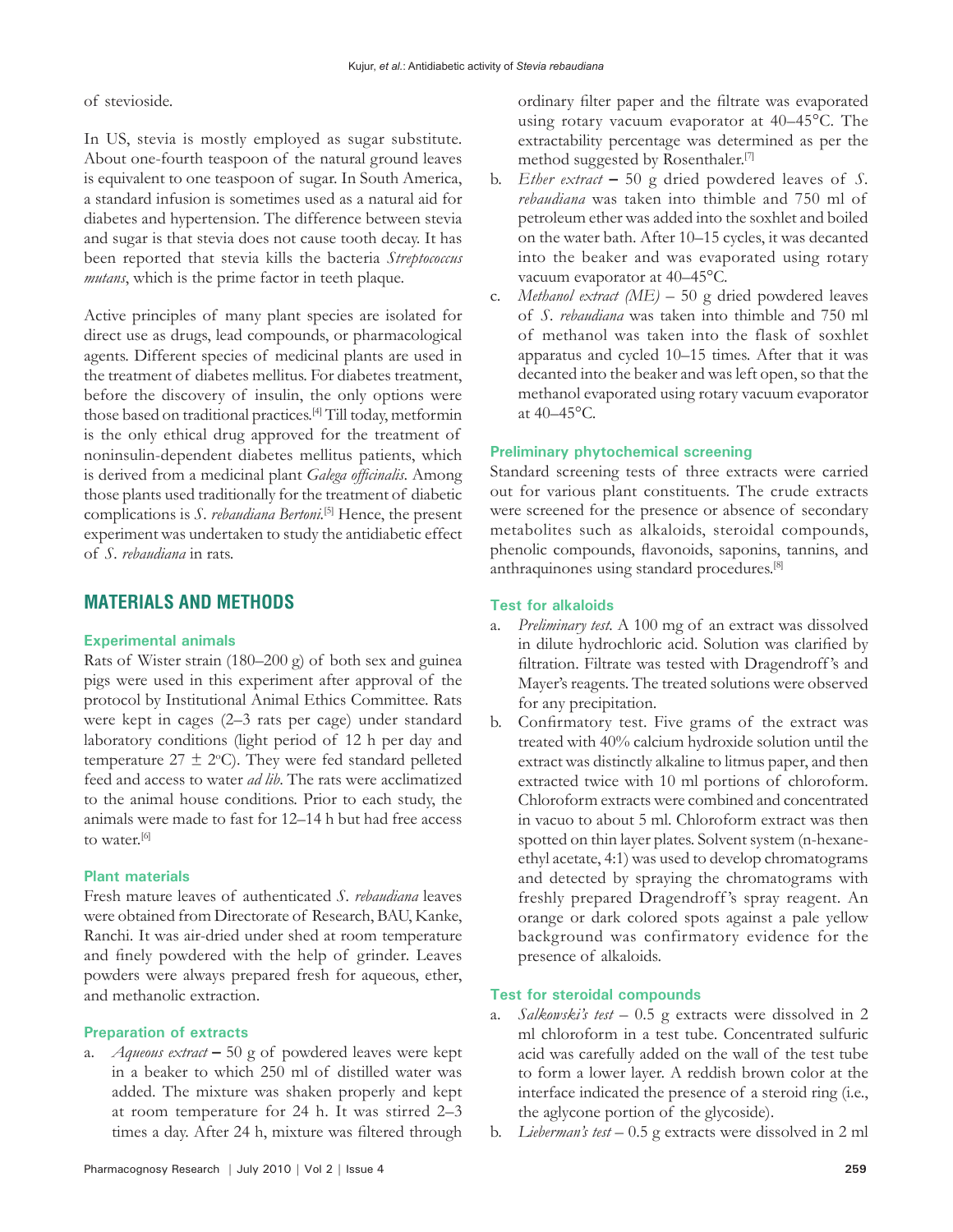of acetic anhydride and cooled well in an ice-bath. Concentrated sulfuric acid was then carefully added. A color change from purple to blue to green indicated the presence of a steroid nucleus, i.e., aglycone portion of the cardiac glycosides.

# **Test for phenolic compounds**

- a. To 2 ml of filtered solution of the aqueous macerate of the plant material, three drops of a freshly prepared mixture of 1 ml of 1% ferric chloride and 1 ml of potassium ferrocyanide was added to detect phenolic compounds. Formation of bluish-green color was taken as positive.
- b. The dried EE and ME extracts (100 mg) were dissolved in water. Few crystals of ferric sulfate were added to the mixture. Formation of dark-violet color indicated the presence of phenolic compounds.

# **Flavonoids**

- a. *Test for free flavonoids.* Five milliliters of ethyl acetate was added to a solution of 0.5 g of the extract in water. The mixture was shaken, allowed to settle, and inspected for the production of yellow color in the organic layer, which is taken as positive for free flavonoids.
- b. *Lead acetate test.* To a solution of 0.5 g extract in water about 1 ml of 10% lead acetate solution was added. Production of yellow precipitate is considered as positive for flavonoids.
- c. *Reaction with sodium hydroxide*. Dilute sodium hydroxide solution was added to a solution of 0.5 g of the extract in water. The mixture was inspected for the production of yellow color which considered as positive test for flavonoids.

# **Test for saponins**

*Froth test –* 0.5 g extracts were dissolved in 10 ml of distilled water in a test tube. The test tube was stoppered and shaken vigorously for about 30 sec. The test tube was allowed to stand in a vertical position and observed over a 30-min period of time. If a "honey comb" froth above the surface of liquid persists after 30 min. the sample is suspected to contain saponins.

# **Test for tannins**

- a. *Ferric chloride test***.** A portion of the extracts were dissolved in water. The solution was clarified by filtration; 10% ferric chloride solution was added to the clear filtrate. This was observed for a change in color to bluish black.
- b. *Formaldehyde test*. To a solution of about 0.5 g extract in 5 ml water, three drops of formaldehyde and six drops of dilute hydrochloric acid were added. The resulting mixture was heated to boiling for 1 min and cooled. The precipitate formed (if any) was washed

with hot water, warm alcohol, and warm 5% potassium hydroxide successively. A bulky precipitate, which leaves a colored residue after washing, indicated the presence of phlobatannins.

- c. *Test for phlobatannins.* Deposition of a red precipitate when an aqueous extract of the plant part was boiled with 1% aqueous hydrochloric acid was taken as an evidence for the presence of phlobatannins.
- d. *Modified iron complex test***.** To a solution of 0.5 g of the plant extract in 5 milliliter of water a drop of 33% acetic acid and 1 g sodium potassium tartarate was added. The mixture was warmed and filtered to remove any precipitate. A 0.25% solution of ferric ammonium citrate was added to the filtrate until no further intensification of color is obtained and then boiled. Purple or blackish precipitates, which are insoluble in hot water, alcohol, or dilute ammonia, denote the presence of pyrogallol tannin.

# **Test for anthraquinones**

- a. *Test for free anthraquinones (Borntrager's test).* The hydroextracts of the plant material (equivalent to 100 mg) was shaken vigorously with 10 ml of benzene, filtered, and 5 ml of 10% ammonia solution added to the filtrate. Shake the mixture and the presence of a pink, red, or violet color in the ammonia (lower) phase indicated the presence of free anthraquinones.
- b. *Test for o-anthraquinone glycosides (Modified Borntrager's test).* For combined anthraquinones, 5 g plant extracts were boiled with 10 ml 5% sulfuric acid for 1 h and filtered while hot. The filtrate was shaken with 5 ml benzene; the benzene layer separated and half its own volume of 10% ammonia solution added. The formation of a pink, red, or violet color in the ammonia phase (lower layer) indicated the presence of anthraquinone derivatives in the extract.

# **Toxicity study**

# *Acute oral toxicity*

The acute oral toxicity studies of all the three extracts were undertaken as per the Organization for Economic Co-operation and Development (OECD) guidelines for testing of chemicals by *up-and-down procedure*. The rats were fasted overnight and the weight of each rat used was recorded just before use. Animals were divided randomly into a control and three treatment groups for each extract, each group consisting of four mice (two males and two females). Control group received only the vehicle and each treatment group received orally the EE , ME, and AE of the studied plant in the limit test at a rate of 2000 mg/ kg body weight was conducted and terminated after four survivals out of four animals.

Again a higher dose of 5000mg/kg of all extracts were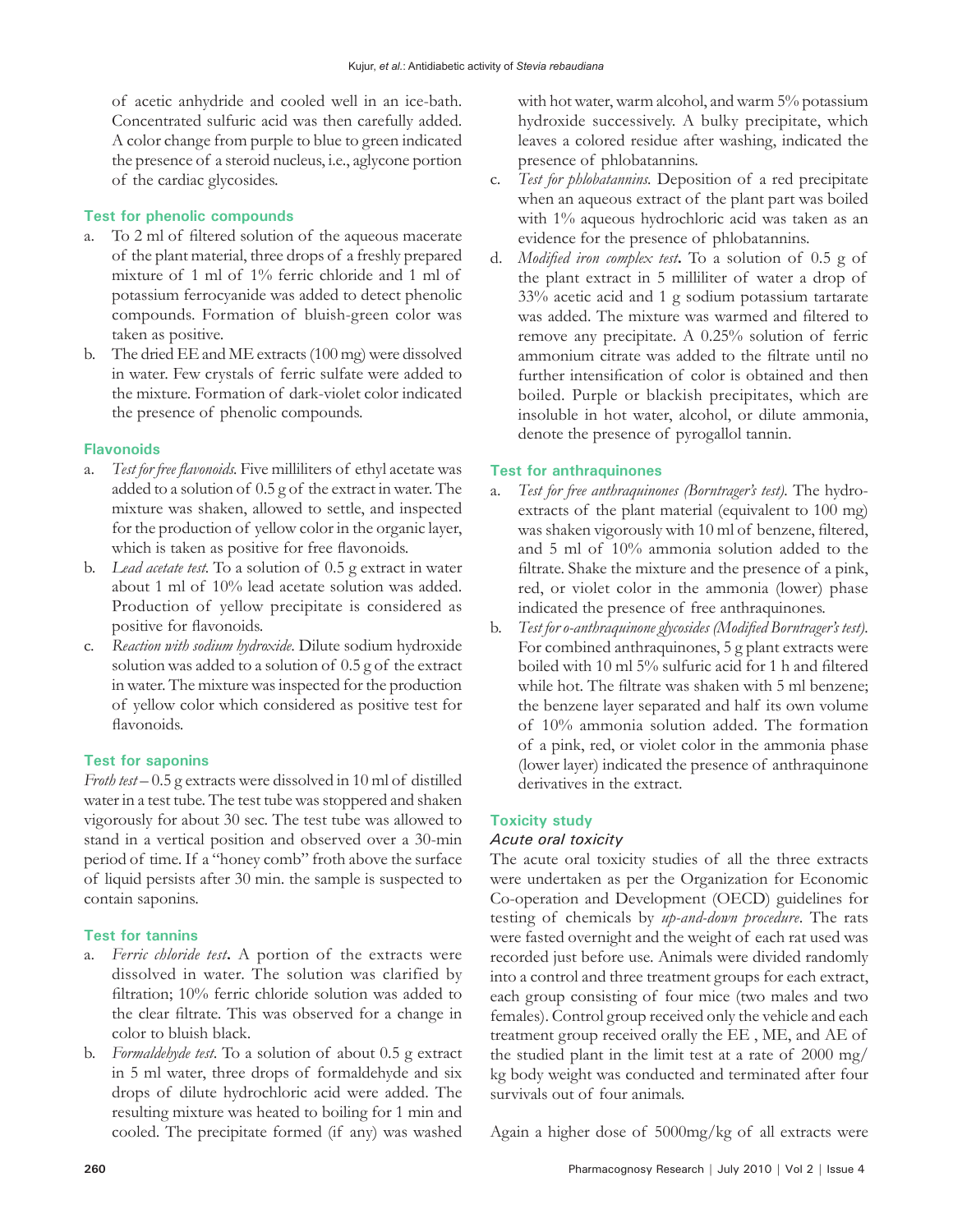given to three groups of rats. Animals were kept under close observation for 4 h after administering the extracts,<sup>[9]</sup> and then they were observed daily for 3 days for any change in general behavior and other physical activities

#### *Subacute toxicity*

Subacute toxicity of AE, EE, and ME of *S. rebaudiana*  leaves was studied in albino rats of either sex (*n* = 24). Rats were divided randomly into four groups. Group I ( $n = 6$ ) served as control and the other three groups were used as experimental groups. Group II, AE (*n* = 6) III, EE ( $n = 6$ ), and IV, ME ( $n = 6$ ) were given 2 g/ kg, i.p. of *S. rebaudiana* leaves per day for 4 weeks. The blood samples were collected on day 0, 14<sup>th</sup>, and 28<sup>th</sup> by heart puncture after anesthetizing the rats by ethyl alcohol. The biochemical parameters (ALT and AST) were measured by kit supplied by ERBA chemicals on semiautoanalyzer.

#### **Antidiabetic effect**

Diabetes in rats was induced by a single dose of 5% alloxan monohydrate (125 mg/kg, i.p.) after 24 h fasting. Induction of diabetes was confirmed after a week of alloxan treatment by estimation of fasting blood glucose level. Only those rats with blood glucose level between 200–300 mg/dl were included in the study. These rats were further divided into seven groups (I-nondiabetic control; II-diabetic control; III-Aqueous extract, IV-Ether extract, V-Methanolic extract, VI-Glibenclamide, VII-Glibenclamide + Aqueous extract) of six rats each. Groups III–V were subgrouped (IIIA, IIIB, IVA, IVB, VA, VB). Groups I and II (control) received comparable volume of NSS. Groups III–V received lower and higher daily doses of AE, EE, and ME at a rate of 50 and 100 mg/kg p.o., respectively, once daily for 4 weeks. VIth group was administered hypoglycemic drug glibenclamide (5 mg/kg, p.o.) once daily for 4 weeks and group VII was administered daily dose of glibenclamide (50 mg/kg) and 100 mg/kg AE, p.o., respectively. The blood glucose levels were measured by glucometer on day 0, 1, 5, 7, 14, and 28. The blood samples were collected from tail vein puncture and blood glucose levels were analyzed.

# **RESULTS AND DISCUSSION**

#### **Phytochemical studies**

In order to determine the presence of chemical constituents, phytochemical tests were performed, which revealed the presence of phytoconstituents in aqueous, ether, and methanol extracts [Table 1], which is in consonance with the report of Ref.<sup>[10]</sup>

# **Table 1: Results of phytochemical screening of the extracts of S. rebaudian leaves**

| <b>Tests</b>       | <b>Reagents</b>           | A.E.      | E.E.      | <b>M.M.</b> |
|--------------------|---------------------------|-----------|-----------|-------------|
| Test for alkaloids | Dragendroff's             | $++$      |           |             |
|                    | Mayer's                   | $^{++}$   |           |             |
| Test for steroidal | Acetic anhydride and      | $^{+++}$  | $\ddot{}$ | $\ddot{}$   |
| compounds          | conc. sulfuric acid       |           |           |             |
|                    | Chloroform and conc.      | $^{+++}$  | $^{++}$   | $^{++}$     |
|                    | sulfuric acid             |           |           |             |
| Test for phenolic  | Ferric chloride and       | $\ddot{}$ | $^{++}$   | $^{++}$     |
| compounds          | potassium ferrocyanide    |           |           |             |
|                    | 10 % lead acetate         | $\ddot{}$ | $^{++}$   | $^{++}$     |
| Test for           | sodium hydroxide          | $^{++}$   | $\ddot{}$ | $\ddot{}$   |
| flavonoids         |                           |           |           |             |
| Test for saponins  | <b>Froth Test</b>         | trace     | $\ddot{}$ | $\ddot{}$   |
|                    | Ferric chloride           | trace     | $\ddot{}$ | $\ddot{}$   |
|                    | Aqueous hydrochloric acid | trace     | $+$       | trace       |
| Test for tannins   | Formal dehyde             | trace     | $\ddot{}$ | $\ddot{}$   |
|                    | Modified iron complex     | trace     | $\ddot{}$ |             |
| Test for           | Test for free             |           |           |             |
| anthraquinones     | anthraquinones            |           |           |             |
|                    | Test for o-anthraquinone  |           |           |             |
|                    | glycosides                |           |           |             |

Highly positive - +++, Moderately positive - ++, negative - -

#### Acute toxicity (determination of ALD<sub>50</sub>)

A preliminary toxicity study was designed to demonstrate the appropriate safe dose range that could be used for subsequent experiments rather than to provide complete toxicity data on the extract. Acute toxicity studies conducted revealed that the administration of graded doses of three crude aqueous, ether, and methanol extracts (up to a dose of 5000 mg/kg) of *S. rebaudiana*  did not produce significant changes in behaviors such as alertness, motor activity, breathing, restlessness, diarrhea, convulsions, coma, and appearance of the animals. No death was observed up to the dose of 5 g/kg body weight. The mice were physically active. These effects were observed during the experimental period (72 h). The result showed that in single dose, the plant extracts had no adverse effect, indicating that the medium lethal dose (LD50) could be greater than  $5 g/kg$  body weight in mice. Search for the available literature revealed the nontoxic effect of the leaves of *S. rebaudiana* in mice.<sup>[10]</sup>

[Table 2] shows the mean concentration of ALT and AST. ALT was estimated to be  $40.00 \pm 1.40$ ,  $40.33 \pm 1.39$ ,  $40.21 \pm 1.23$  unit/ml in AE-, EE-, and ME-treated groups, respectively. On 28<sup>th</sup> day, it was found to be 40.75  $\pm$  1.42, 39.75  $\pm$  0.97, and 40.15  $\pm$  1.00 unit/ml in all the three groups. No significant difference in the mean concentration was found.

The AST level was recorded as 20.15  $\pm$  1.33, 20.26  $\pm$ 1.35,  $20.75 \pm 1.15$  in AE, EE, and ME, respectively. On day 28, the level of AST was recorded as  $20.12 \pm 1.00$ ,  $20.22 \pm 1.11$ , and  $20.16 \pm 1.10$  units/ml in AE, EE, and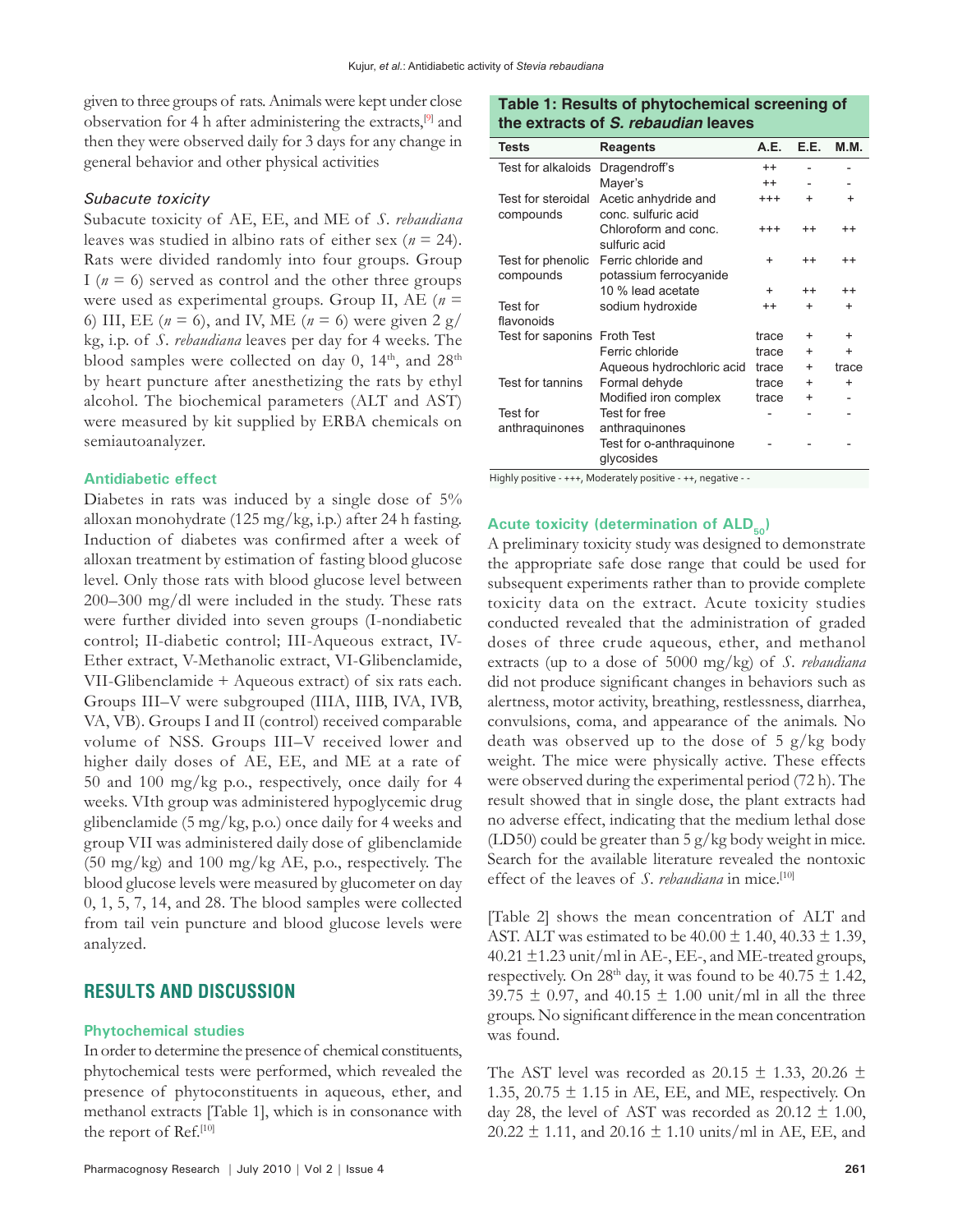| (Mean $\pm$ S.E.) of albino rats after once daily administration for 28 days |               |         |         |               |         |         |         |         |
|------------------------------------------------------------------------------|---------------|---------|---------|---------------|---------|---------|---------|---------|
| Days                                                                         | ALT (Unit/ml) |         |         | AST (Unit/ml) |         |         |         |         |
|                                                                              | C.            | A.E.    | E.E.    | <b>M.E.</b>   | C       | A.E.    | E.E.    | M.E.    |
| $\Omega$                                                                     | 40.33         | 40.00   | 40.33   | 40.21         | 20.25   | 20.15   | 20.26   | 20.75   |
|                                                                              | ±1.43NS       | ±1.40NS | ±1.39NS | ±1.23NS       | ±1.56NS | ±1.33NS | ±1.35NS | ±1.15NS |
| 14                                                                           | 40.25         | 39.50   | 40.12   | 40.25         | 20.11   | 20.33   | 20.10   | 20.25   |
|                                                                              | ±1.50NS       | ±0.97NS | ±1.10NS | ±1.22NS       | ±1.32NS | ±0.95NS | ±1.20NS | ±1.10NS |
| -28                                                                          | 40.15         | 40.75   | 39.75   | 40.15         | 20.25   | 20.12   | 20.22   | 20.16   |
|                                                                              | ±1.65NS       | ±1.42NS | ±0.97NS | ±1.00NS       | ±1.36NS | ±1.00NS | ±1.11NS | ±1.10NS |

# **Table 2: Effect of A.E, E.E., and M.E. (2.0 g/kg, oral) of S. rebaudiana on serum enzyme activity**

**Table 3: Effect of treatment (mean±S.E.) of S. rebaudiana extracts on blood glucose level in alloxaninduced diabetic rats**

| <b>Treatment</b>                | <b>Dose</b><br>(mg/kg)   | $\mathsf{n}$ | Day 0                           | Day 1                            | Day 5                            | Day 7                                             | Day 14                           | Day 28                           |
|---------------------------------|--------------------------|--------------|---------------------------------|----------------------------------|----------------------------------|---------------------------------------------------|----------------------------------|----------------------------------|
| Normal<br>control (I)           |                          | 6            | $90.83 \pm 3.56^a$              | $89.00 \pm 3.64^{\circ}$         | $83.33 \pm 2.40^{\circ}$         | $85.66 \pm 5.45^{\circ}$                          | $77.66 \pm 3.42$ <sup>a</sup>    | $82.00 \pm 3.18$ <sup>a</sup>    |
| <b>Diabetic</b><br>control (II) | $\overline{\phantom{a}}$ | 3            | $214.5 \pm 2.61$ <sub>b,c</sub> | $219.16 \pm 2.53$ b,c            | $224.66 \pm 2.18$ d,e            | $230.66 \pm 3.39^{\circ}$                         | $234.33 \pm 4.11$ <sup>f</sup>   | $239.33 \pm 3.59^{\circ}$        |
| A.E. (III)                      | A) 100                   | 3            | $220.16 \pm 8.63^{b,c}$         | $217.16 \pm 9.16^{b,c}$          |                                  | $213.83 \pm 10.24$ c,d,e $212.00 \pm 10.21$ c,d,e | $193.50 \pm 6.73$ d,e            | $137.66 \pm 4.12^b$              |
|                                 | B) 50                    | 3            | $220.00 \pm 11.20$ b,c          | $219.50 \pm 11.93$ b,c           | $218.66 \pm 11.27$ c,d,e         | $216.50 \pm 11.29$ d,e                            | $209.83 \pm 11.89^{d,e}$         | $161.83 \pm 7.72$ <sup>c</sup>   |
| E.E. (IV)                       | A) 100                   | 3            | $209.66 \pm 4.15^{\circ}$       | $209.50 \pm 4.11$ <sup>b,c</sup> | $206.50 \pm 3.92$ c,d            | $230.33 \pm 3.64$ c,d                             | $197.33 \pm 3.42$ <sup>d,e</sup> | $168.00 \pm 5.50$ <sup>c,d</sup> |
|                                 | B) 50                    | 3            | $220.83 \pm 9.24$ b,c           | $221.16 \pm 9.16$ <sup>c</sup>   | $219.83 \pm 9.14^b$              | $216.83 \pm 9.15$ <sup>e</sup>                    | $203.16 \pm 8.58$ <sup>e,f</sup> | $171.83 \pm 3.04$ <sup>d</sup>   |
| M.E. (V)                        | A) 100                   | 3            | $218.66 \pm 4.93$ b,c           | $218.33 \pm 4.83$ b,c            | $217.50 \pm 4.85^{\text{c,d,e}}$ | $216.83 \pm 3.15$ d,e                             | $202.00 \pm 2.20$ d,e            | $181.16 \pm 3.55$ <sup>c,d</sup> |
|                                 | B) 50                    | 3            | $232.00 \pm 11.81$ °            | $231.50 \pm 11.96$ b,c           | 230.50 ± 11.82 <sup>e</sup>      | $226.83 \pm 11.32$ d,e                            | $210.33 \pm 8.87$ <sup>d,e</sup> | $163.33 \pm 13.35$ <sup>c</sup>  |
| Glibenclamide<br>(VI)           | 5                        | 3            | $211.00 \pm 5.10^{b,c}$         | $192.16 \pm 6.93^{\circ}$        | $124.83 \pm 1.19^{\circ}$        | $119.33 \pm 0.33^{\circ}$                         | $108.16 \pm 30.2^{\circ}$        | $101.83 \pm 0.30^a$              |
| Glibenclamide                   | $5+$                     | 3            | $208.16 \pm 9.23$ b,c           | $205.83 \pm 8.81$ b,c            | $200.50 \pm 8.15$ <sup>c</sup>   | $193.00 \pm 6.70$ <sup>c</sup>                    | $154.66 \pm 4.72$ <sup>c</sup>   | $100.50 \pm 0.22$ <sup>a</sup>   |
| $+$                             | 100                      |              |                                 |                                  |                                  |                                                   |                                  |                                  |
| A.E. (VII)                      |                          |              |                                 |                                  |                                  |                                                   |                                  |                                  |

Mean under different superscripts differ significantly in row

ME, respectively. Mean values did not show significant difference on day 0 and 28.

# **Antidiabetic effect**

The blood glucose levels were 220.16  $\pm$  8.63, 220.00  $\pm$ 11.20 mg/dl in AE-, 209.66  $\pm$  4.15, 220.83  $\pm$ 09.24 mg/ dl in EE-, 218.66  $\pm$ 4.93, 232.00  $\pm$  11.81 mg/dl in MEtreated rats on day 0 [Table 3]. In the glibenclamide-treated group, the blood glucose was  $211.00 \pm 5.10$  mg/dl on day 0, whereas in glibenclamide  $+$  AE treated rats the blood glucose level on day 0 was found to be  $208.16 \pm 9.23$  mg/ dl. It may be noted in the above table that a significant decrease in the mean blood glucose levels was found on day 28 in AE-, EE-, and ME-treated rats, both after 50 and 100 mg/kg daily dose administration. The results obtained in this study for extracts of *S. rebaudiana* showed decrease in the mean blood glucose levels which were in agreement with the observations of Abdula et al.<sup>[11]</sup>

The study also showed that the rats which had been given the extracts of AE and EE at higher dose  $(100 \text{ mg/kg})$ exhibited greater decrease in mean blood glucose level as compared to those given at a rate of 50 mg/kg b.w. on day 28. Therefore, it is obvious from the results obtained in this study that antihyperglycemic activity of AE and EE were dose-dependent. The findings obtained in this investigation are similar to that of Jeppesen *et al.*,<sup>[12]</sup> who pointed that stevioside and steviol dose dependently enhanced insulin secretion. The data showed that there was significant decrease in the mean blood glucose level  $(100.50 \pm 0.22)$ in the group VII where AE was given with glibenclamide. However, it did not differ with the blood glucose level on day 28 (101.83 $\pm$ 0.30) as compared to that group which received only glibenclamide. Therefore, it is obvious that glibenclamide and AE both are working differently in rats.

The stevia leaves powder has also been reported to reduce the blood glucose concentration of diabetic rats. The findings of this experiment are similar to the reports of Chang et al.<sup>[13]</sup> However, it was observed that as hypoglycemic drug, glimepiride, was better, though powdered form of stevia (*S. rebaudiana* Bertoni) leaves at a rate of 250 mg/kg body weight showed very potent hypoglycemic efficacy, but comparatively less effective than glimepiride. It is known that sulfonylureas like glimepiride produce hypoglycemia by increasing the secretion of insulin from the pancreas and these compounds are active in mild streptozotocin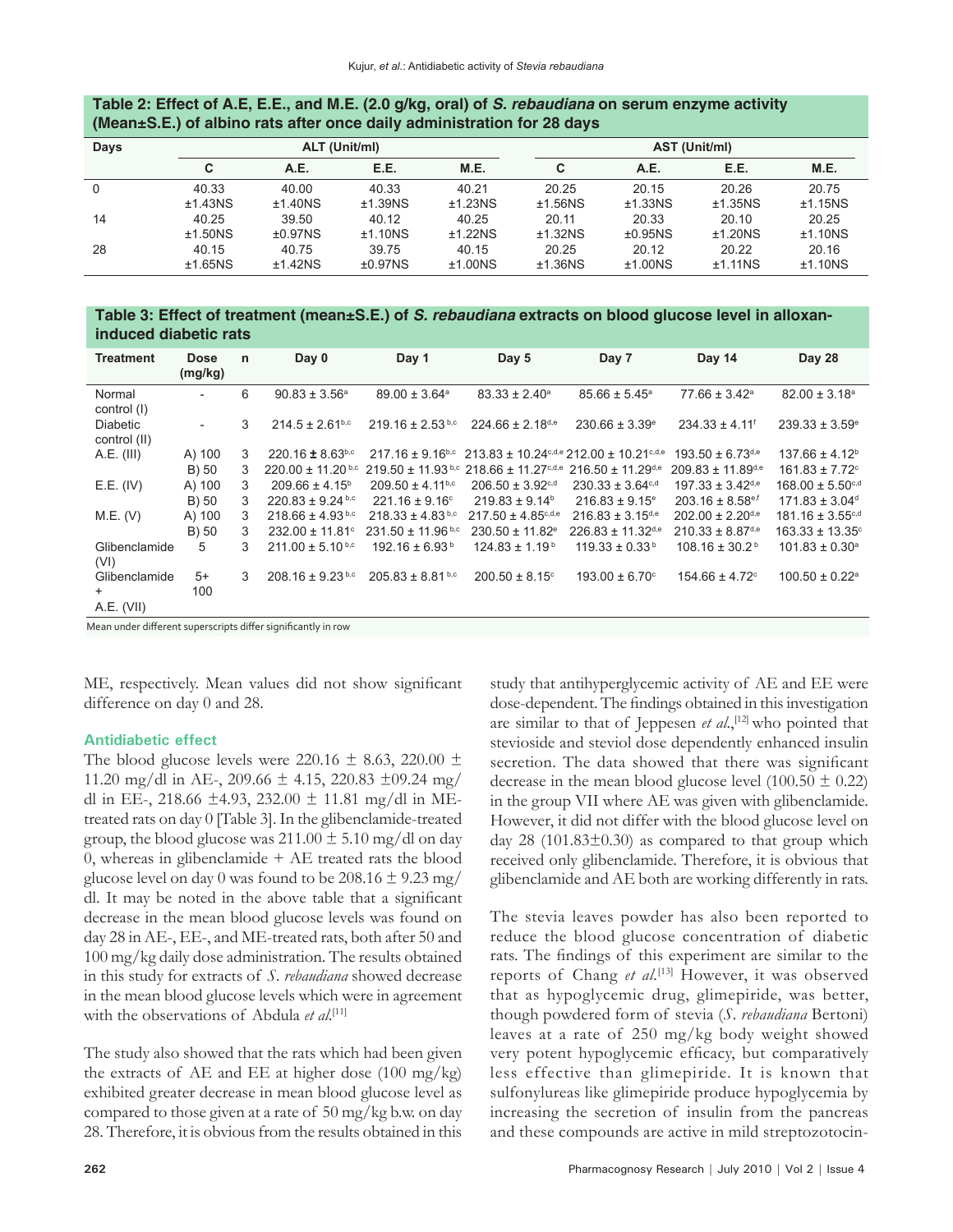induced diabetes, whereas they are inactive in intense streptozotocin diabetes (nearly all β-cells have been destroyed).[14,15] Since our results showed that glimepiride reduces the blood glucose levels in hyperglycemic animals, so it can be postulated that the state of diabetes was not severe. It may be mentioned that stevioside regulates blood glucose level by enhancing insulin secretion and also enhances glucose utilization in peripheral tissues and muscles in diabetic rats.<sup>[16]</sup>

It was concluded that the extracts of *S. rebaudiana* could decrease the blood glucose level in diabetic rats in timedependent manner. The antidiabetic effect might be due to steviosides counteracting the glucotoxicity in β-cells or also by suppressing the glucagon secretion by  $\alpha$ -cell of pancreas; both the mechanisms have been depicted by Shibata *et al*.<sup>[17]</sup> and Chen *et al*.<sup>[18]</sup>

# **REFERENCES**

- 1. Kolb N, Herrera JL, Ferreyra DJ, Uliana RF. Analysis of sweet diterpene glycosides from *Stevia rebaudiana*: Improved HPLC method. J Agric Food Chem 2001;49:4538-41.
- 2. Brandle J, FAQ- Stevia. Nature's Natural Low Calorie Sweetener. Canada: Agriculture and Agri-Food; 2004.
- 3. Starratt AN, Kirby CW, Pocs R, Brandle JE. Rebaudioside F. A diterpene glycoside from *Stevia rebaudiana*. Phytochemistry 2002;59:367-70.
- 4. Ribnicky DM, Poulev A, Watford M, Cefalu WT, Raskin I. Antihyperglycemic activity of Tarralin, an ethanolic extract of *Artemisia dracunculus* L. Phytomedicine 2006;13:550-7.
- 5. Gregersen S, Jeppesen PB, Holst JJ, Hermansen K. Antihyperglycemic effects of Stevioside in Type 2 diabetic subjects. Metab 2004;53:73-6.
- 6. Ragavan B, Krishnakumari S. Antidiabetic effect of *T. arjuna* bark extract in alloxan induced diabetic rats. Indian J Clin Biochem 2006;21:123-8.
- 7. Rosenthaler L. The chemical investigation of plant.  $1<sup>st</sup>$  ed.

London: Bell and Sons; 1930. p. 36.

- 8. Hymete A. Phytochemical investigation of the fruit of *Lagenaria breviflora* Robert. MSc thesis, ILE-IFE, Nigeria: University of IFE;1986. p. 54-67.
- 9. Burger C, Fischer DR, Cordenunzzi DA, Batschauer AP, Filho VC, Soares AR. Acute and subacute toxicity of the hydroalcoholic extract from *Wedelia paludosa (Acmela brasiliensis)* (Asteraceae) in mice. J Pharm Sci 2005;8:370-3.
- 10. Geuns MJ. Stevioside. Phytochemistry 2003;64:913-21.
- 11. Abdula R, Jeppesen PB, Rolfsen SE, Xiao J, Hermansen K. Rebaudioside A potently stimulates insulin secretion from isolated mouse islets: Studies on the dose, glucose and calcium dependency. Metab 2004;53:1378-81.
- 12. Jeppesen PB, Gregersen S, Poulsen CR, Hermansen K. Stevioside acts directly on pancreatic beta cells to secrete insulin: Actions independent of cylcic adenosine monophosphate and adenosine triphosphate sensitive potassium ion channel activity. Metab 2000;49:208-14.
- 13. Chang JC, Wu MC, Liu IM, Cheng JT. Increase of insulin sensitivity by stevioside in fructose-rich chow-fed rats. Hormone and Metabolic Geuns M J. Stevioside. Phytochemistry 2003;64:913-21.
- 14. Grodsky GM, Epstein GH, Fanska R, Karam JH. Pancreatic action of sulphonylureas. Fed Proc 1971;36:2719-28.
- 15. Yallow RS, Black H, Villazan M, Berson SA. Comparison of plasma insulin levels following administration of tolbutamide and glucose. Diabetes J 1960;9:356-62.
- 16. Chen TH, Chen SC, Chan P, Chu Y L, Yang HY, Cheng JT. Mechanism of the polyglycemic effect of stevioside, a glycoside of *Stevia rebaudiana*. Planta Med 2005;71:108-13.
- 17. Shibata H, Sawa Y, Oka T, Sonoke S, Kim KK, Yoshioka M. Steviol and steviol glycoside. Glucosyl transferase activities in *S. rebaudiana* Bertoni. Purification and partial characterization. Arch Biochem Biophys 1995;321:390-6.
- 18. Chen J, Jeppesen PB, Nordentoft I, Hermansen K. Stevioside improves pancreatic? cell function during glucotoxicity via regulation of acetyl-CoA carboxylase. Am J Physiol Endocrinol Metab 2007;292:1906-16.

**Source of Support:** Nil, **Conflict of Interest:** None declared.